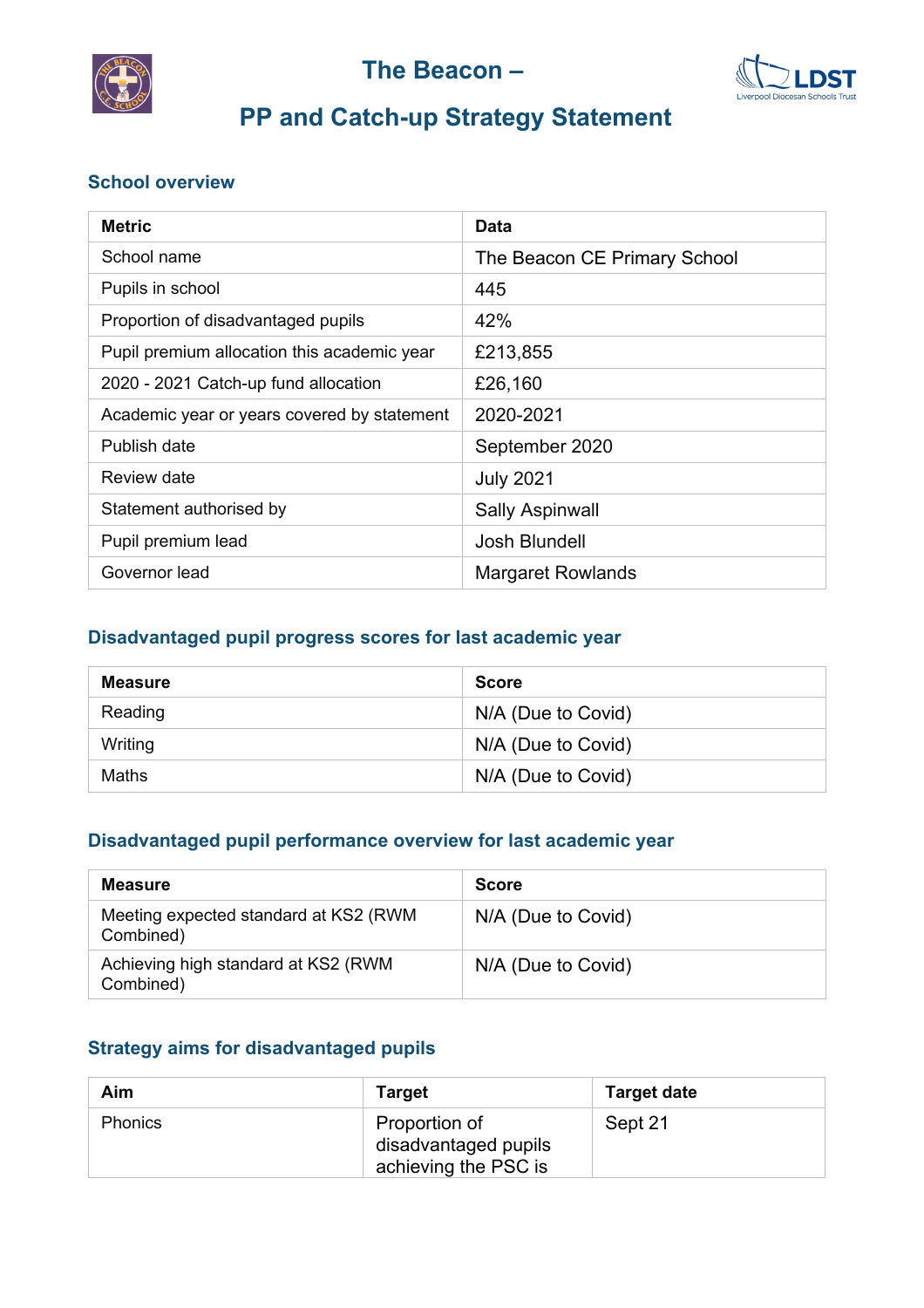|                                                    | broadly in line with the<br>national average                                                                                                                   |         |
|----------------------------------------------------|----------------------------------------------------------------------------------------------------------------------------------------------------------------|---------|
| Meeting expected standard at<br>KS1 (RWM Combined) | Proportion of<br>disadvantaged pupils<br>achieving RWM<br>combined to improve.                                                                                 | Sept 21 |
| Achieving high standard at KS1<br>(RWM Combined)   | Ensure the proportion of<br>disadvantaged pupils<br>achieving the high<br>standard in RWM<br>combined is at least<br>maintained.                               | Sept 21 |
| Meeting expected standard at<br>KS2 (RWM Combined) | Ensure the proportion of<br>disadvantaged pupils<br>achieving RWM<br>combined at the<br>expected standard<br>improves to be closer to<br>the national average. | Sept 21 |
| Achieving high standard at KS2<br>(RWM Combined)   | Ensure the proportion of<br>disadvantaged pupils<br>achieving the high<br>standard at KS2 is at<br>least maintained(RWM<br>combined).                          | Sept 21 |
| Progress in Reading KS2                            | Achieve national<br>average progress<br>scores in KS2 Reading<br>(0)                                                                                           | Sept 21 |
| Progress in Writing KS2                            | Achieve national<br>average progress<br>scores in KS2 Writing<br>(0)                                                                                           | Sept 21 |
| Progress in Mathematics KS2                        | Achieve average KS2<br>Mathematics progress<br>score in maths (0)                                                                                              | Sept 21 |
| Other                                              | Improve attendance of<br>disadvantaged pupils to<br>the national average.                                                                                      | Sept 21 |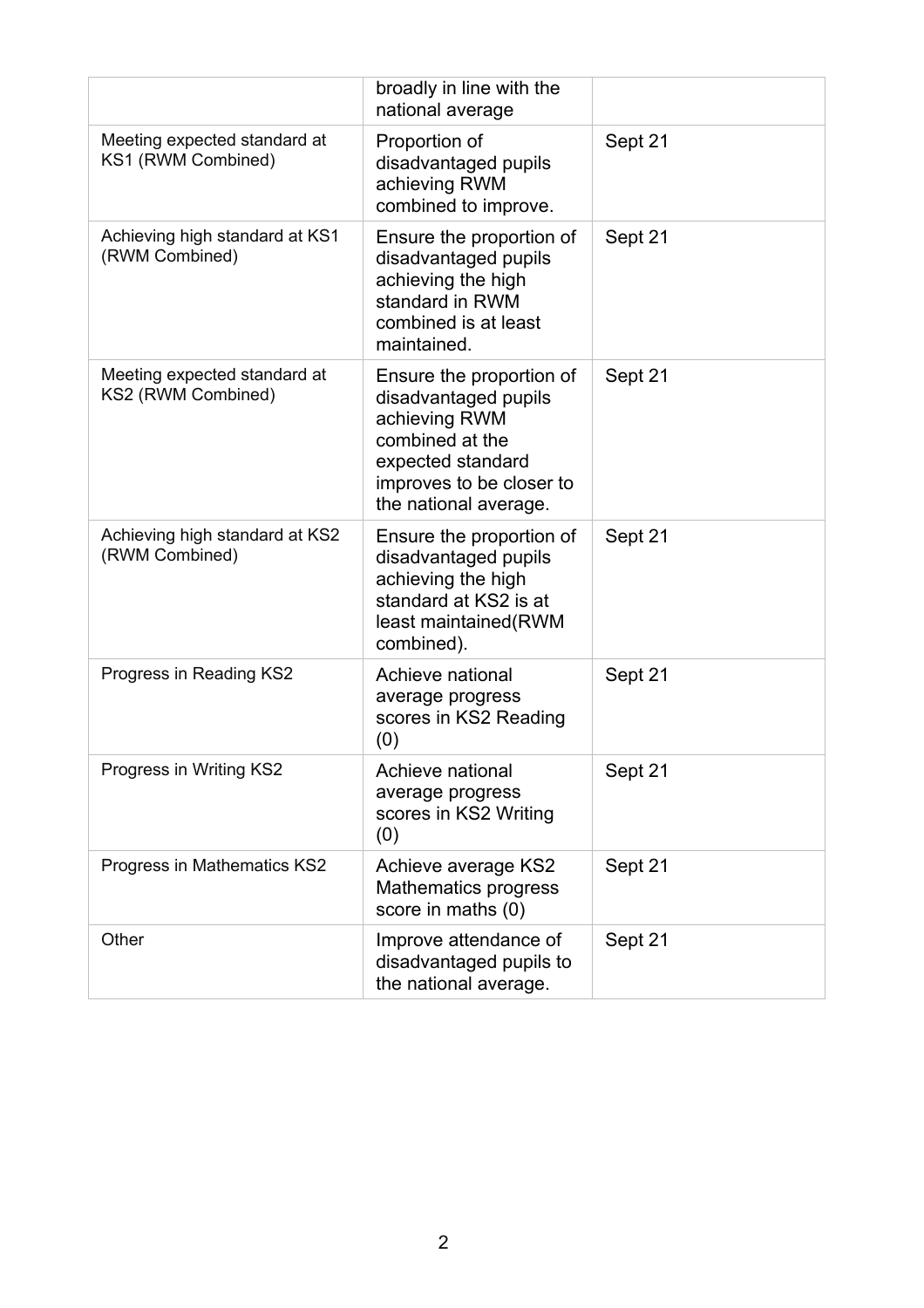## **Teaching priorities for current academic year**

| <b>Measure</b>                                                                                  | <b>Activity</b>                                                                                                                                   | Impact                                               |       |       |       |                                                                                                                            |
|-------------------------------------------------------------------------------------------------|---------------------------------------------------------------------------------------------------------------------------------------------------|------------------------------------------------------|-------|-------|-------|----------------------------------------------------------------------------------------------------------------------------|
| To improve the<br>attainment and                                                                | To provide children in UKS2<br>with smaller, targeted groups                                                                                      | EXP+                                                 |       |       |       | Percent of PP children in Y6 at                                                                                            |
| progress of PP                                                                                  | for English and Maths. Use<br>children in Upper<br>staff specialisms to deliver                                                                   | Subject                                              | Aut   | Spr   | Sum   |                                                                                                                            |
| Key Stage 2                                                                                     |                                                                                                                                                   | <b>Maths</b>                                         | 18%   | 29%   | 41%   |                                                                                                                            |
|                                                                                                 | high-quality, personalised<br>sessions for children with                                                                                          |                                                      | 3/17  | 5/17  | 7/17  |                                                                                                                            |
|                                                                                                 | various abilities.                                                                                                                                | Reading                                              | 24%   | 29%   | 35%   |                                                                                                                            |
|                                                                                                 |                                                                                                                                                   |                                                      | 4/17  | 5/17  | 6/17  |                                                                                                                            |
|                                                                                                 |                                                                                                                                                   | <b>GPS</b>                                           | 18%   | 29%   | 29%   |                                                                                                                            |
|                                                                                                 |                                                                                                                                                   |                                                      | 3/17  | 5/17  | 5/17  |                                                                                                                            |
|                                                                                                 |                                                                                                                                                   | EXP+                                                 |       |       |       | Percent of PP children in Y5 at                                                                                            |
|                                                                                                 |                                                                                                                                                   | Subject                                              | Aut   | Spr   | Sum   |                                                                                                                            |
|                                                                                                 |                                                                                                                                                   | <b>Maths</b>                                         | 50%   | 50%   | 61%   |                                                                                                                            |
|                                                                                                 |                                                                                                                                                   |                                                      | 10/20 | 10/20 | 11/18 |                                                                                                                            |
|                                                                                                 |                                                                                                                                                   | Reading                                              | 45%   | 45%   | 78%   |                                                                                                                            |
|                                                                                                 |                                                                                                                                                   |                                                      | 9/20  | 9/20  | 14/18 |                                                                                                                            |
|                                                                                                 |                                                                                                                                                   | <b>GPS</b>                                           | 40%   | 30%   | 67%   |                                                                                                                            |
|                                                                                                 |                                                                                                                                                   |                                                      | 8/20  | 6/20  | 12/18 |                                                                                                                            |
| To develop and<br>enhance a<br>'mastery' approach<br>to the delivery of                         | Lead teachers to take part in<br>maths mastery CPD with<br>NW3 maths hub. Lead<br>teachers to deliver training to                                 | Five members of staff<br>attending CPD sessions.     |       |       |       |                                                                                                                            |
| maths across the<br>school.                                                                     | staff team on this.                                                                                                                               | School will now move onto<br>22.                     |       |       |       | Subject lead delivered training<br>to entire maths teaching staff.<br>'embedding' phase for 2021-                          |
| To improve the<br>attainment and                                                                | To make use of additional<br>adult within KS1 to support                                                                                          | EXP+                                                 |       |       |       | Percent of PP children in Y2 at                                                                                            |
| progress of PP                                                                                  | identified PP children with                                                                                                                       | Subject                                              | Aut   | Spr   | Sum   |                                                                                                                            |
| children in Upper<br>Key Stage 1.                                                               | their maths and English.                                                                                                                          | Maths                                                | 9%    | 33%   | 55%   |                                                                                                                            |
|                                                                                                 |                                                                                                                                                   |                                                      | 3/33  | 11/33 | 18/33 |                                                                                                                            |
|                                                                                                 |                                                                                                                                                   | Reading                                              | 9%    | 24%   | 52%   |                                                                                                                            |
|                                                                                                 |                                                                                                                                                   |                                                      | 3/33  | 8/33  | 17/33 |                                                                                                                            |
|                                                                                                 |                                                                                                                                                   | <b>GPS</b>                                           | 12%   | 24%   | 39%   |                                                                                                                            |
|                                                                                                 |                                                                                                                                                   |                                                      | 4/33  | 8/33  | 13/33 |                                                                                                                            |
| To develop skillsets<br>of children through<br>specialist teaching<br>in swimming and<br>music. | Children throughout school to<br>take a part in regular<br>musicianship lessons with<br>children in KS2 also having<br>weekly instrument lessons; | lessons of music during<br>post-lockdown. 1 PP child |       |       |       | Children able to access 2 live<br>lockdown. Musicianship and<br>instrument sessions resumed<br>passed grade 3 trumpet exam |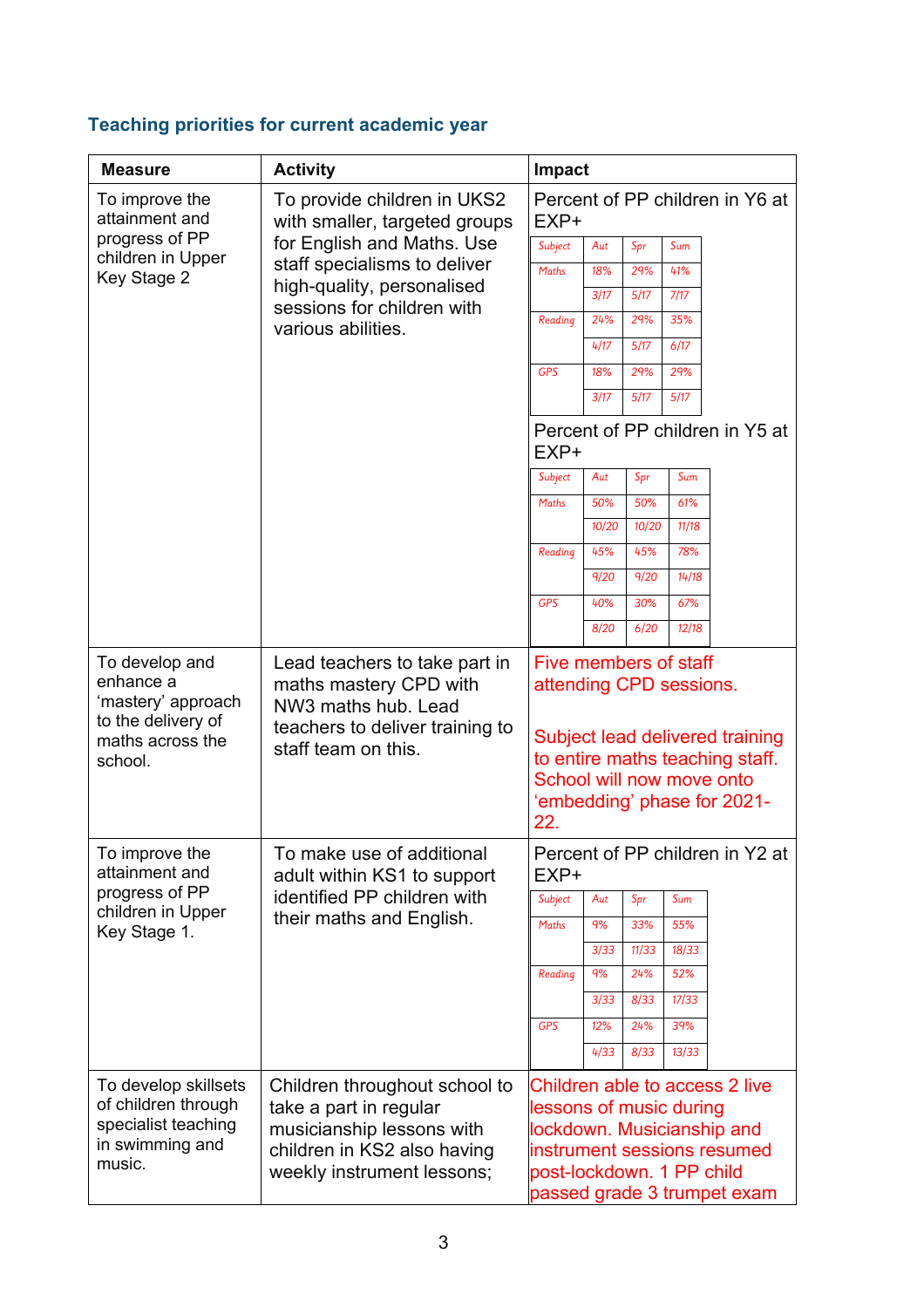|                                                     | all sessions delivered by In<br>Harmony specialists.                                                                                | and 1 PP child passed grade 2<br>Cello exam with highest level<br>distinction.                                                               |
|-----------------------------------------------------|-------------------------------------------------------------------------------------------------------------------------------------|----------------------------------------------------------------------------------------------------------------------------------------------|
|                                                     | Children from reception and<br>Key Stage 1 to take part in<br>swimming sessions delivered<br>by specialist swimming<br>instructors. | Due to pandemic swimming<br>was limited to one 30-minute<br>slot. (86% of Year 6 swimming<br>25 metres or more – front<br>crawl/back stroke) |
| Barriers to learning<br>these priorities<br>address | Encouraging regular, wider<br>reading.<br>Promoting the opportunity to<br>learn new skills.                                         |                                                                                                                                              |
| Projected spending                                  | £98,730                                                                                                                             |                                                                                                                                              |

## **Targeted academic support for current academic year**

| <b>Measure</b>                 | <b>Activity</b>                                                                   | Impact               |                      |      |                      |  |
|--------------------------------|-----------------------------------------------------------------------------------|----------------------|----------------------|------|----------------------|--|
| To accelerate the              | Fund two qualified Reading<br>Recovery teachers to<br>deliver Reading Recovery to |                      | Teacher 1 - Cohort 1 |      |                      |  |
| progress of PP                 |                                                                                   | Child                | Entry                | Exit | Progress             |  |
| children in English<br>in KS1. |                                                                                   | $\mathbf{1}$         | $\overline{3}$       | 20   | 17 <sup>2</sup>      |  |
|                                | identified KS1 pupils.                                                            | $\overline{2}$       | $\Omega$             | 12   | 12 <sup>°</sup>      |  |
|                                |                                                                                   | $\overline{3}$       | $\Omega$             | 14   | 14                   |  |
|                                |                                                                                   |                      |                      |      | Teacher 1 - Cohort 2 |  |
|                                |                                                                                   | Child                | Entry                | Exit | Progress             |  |
|                                |                                                                                   | $\mathbf{1}$         | 6                    | 22   | 16                   |  |
|                                |                                                                                   | $\overline{2}$       | $\Omega$             | 20   | 20                   |  |
|                                |                                                                                   | $\overline{3}$       | $\Omega$             | 15   | 15                   |  |
|                                |                                                                                   | Teacher 2 - Cohort 1 |                      |      |                      |  |
|                                |                                                                                   | Child                | Entry                | Exit | Progress             |  |
|                                |                                                                                   | $\mathbf{1}$         | 8                    | 28   | 20                   |  |
|                                |                                                                                   | $\overline{2}$       | 6                    | 24   | 18                   |  |
|                                |                                                                                   | $\overline{3}$       | $\mathbf{1}$         | 16   | 15                   |  |
|                                |                                                                                   | 4                    | $\Omega$             | 14   | 14                   |  |
|                                |                                                                                   |                      |                      |      | Teacher 2 - Cohort 2 |  |
|                                |                                                                                   | Child                | Entry                | Exit | Progress             |  |
|                                |                                                                                   | $\mathbf{1}$         | 8                    | 21   | 13                   |  |
|                                |                                                                                   | $\overline{2}$       | $\Omega$             | 12   | 12 <sup>°</sup>      |  |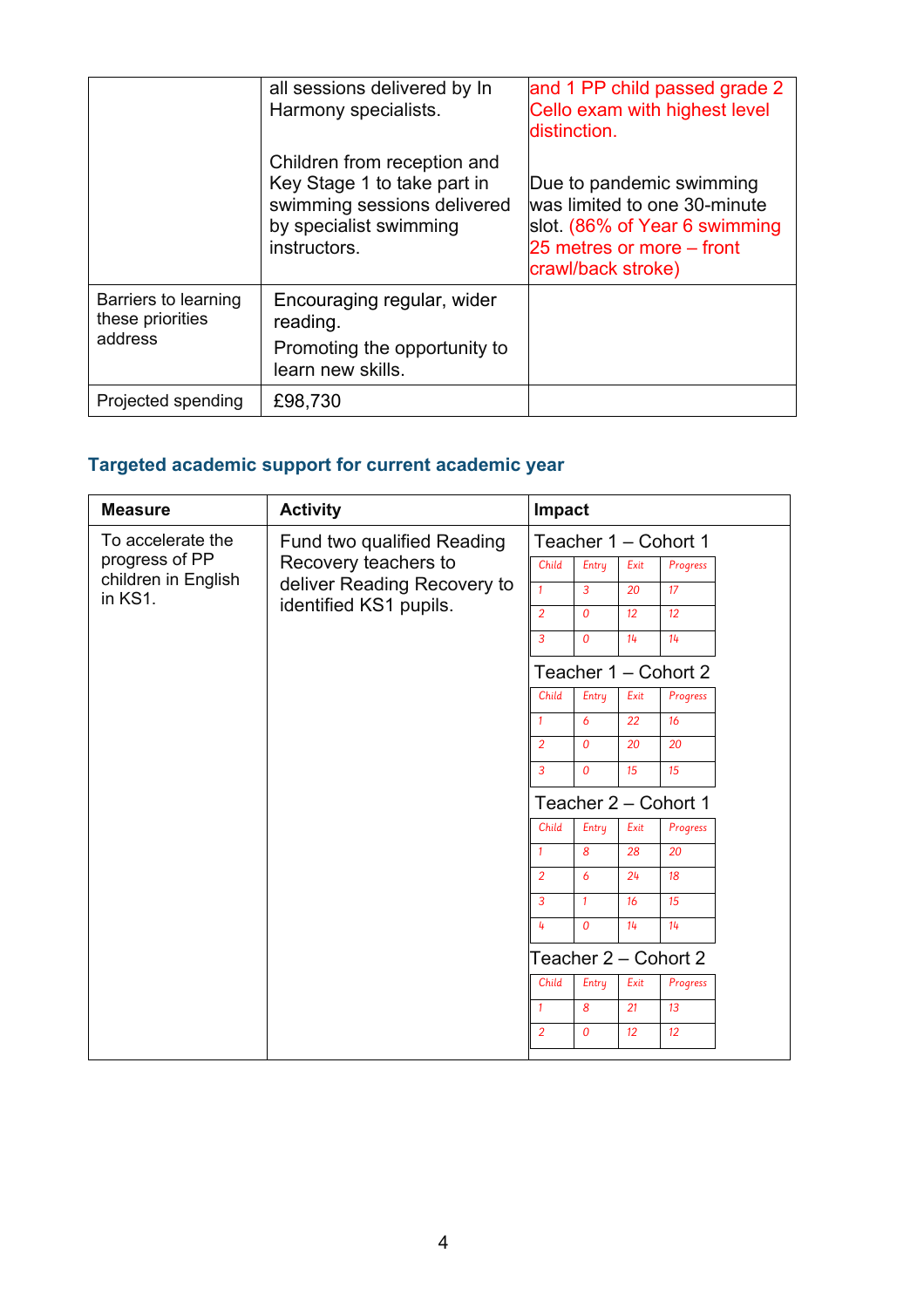| To improve the<br><b>Fund one Readers Count</b><br>level of PP<br>teacher to deliver 1:1<br>attainment within<br>session with PP children<br>the PSC. |                                                                                                                                                                                               | Cohort 1          |       |                               |                                                                                       |  |
|-------------------------------------------------------------------------------------------------------------------------------------------------------|-----------------------------------------------------------------------------------------------------------------------------------------------------------------------------------------------|-------------------|-------|-------------------------------|---------------------------------------------------------------------------------------|--|
|                                                                                                                                                       | Child                                                                                                                                                                                         | Entry             | Exit  | Progress                      |                                                                                       |  |
|                                                                                                                                                       |                                                                                                                                                                                               | $\mathbf{1}$      | 6y3m  | 7y3m                          | 1 <sub>Y</sub>                                                                        |  |
|                                                                                                                                                       | who need further support<br>with Phonics.                                                                                                                                                     | $\overline{2}$    | 5y2m  | 6y4m                          | 1 <sub>Y</sub> 2m                                                                     |  |
|                                                                                                                                                       |                                                                                                                                                                                               | 3                 | 4y2m  | 5y11m                         | 1 <sub>q</sub>                                                                        |  |
|                                                                                                                                                       |                                                                                                                                                                                               | Cohort 2          |       |                               |                                                                                       |  |
|                                                                                                                                                       |                                                                                                                                                                                               | Child             | Entry | Exit                          | Progress                                                                              |  |
|                                                                                                                                                       |                                                                                                                                                                                               | $\mathbf{1}$      | 5y3m  | 6y7m                          | 1 <sub>4m</sub>                                                                       |  |
|                                                                                                                                                       |                                                                                                                                                                                               | 2                 | 5y2m  | 6 <sub>4</sub> 6 <sub>m</sub> | 1 <sub>Y</sub> 4m                                                                     |  |
|                                                                                                                                                       |                                                                                                                                                                                               | $\overline{3}$    | 4y10m | 6y2m                          | 1y4m                                                                                  |  |
|                                                                                                                                                       |                                                                                                                                                                                               | Nov <sub>21</sub> |       |                               | 84% of PP children passed<br>PSC (Nov 20) - Current Y2<br>Current Y1 to be checked in |  |
| To improve<br>children's mental<br>wellbeing and<br>behaviour.                                                                                        | Provide small, flexible<br>mentoring sessions for<br>identified children. Sessions<br>will aid pupils with their<br>school life and aim to<br>improve behaviour and<br>attitudes to learning. |                   |       |                               | Case studies being updated                                                            |  |
| Barriers to learning<br>these priorities<br>address                                                                                                   | Level of reading children<br>enter school is extremely<br>low in general.                                                                                                                     |                   |       |                               |                                                                                       |  |
| Projected spending                                                                                                                                    | £74,625                                                                                                                                                                                       |                   |       |                               |                                                                                       |  |

## **Wider strategies for current academic year**

| <b>Measure</b>                                                                           | <b>Activity</b>                                                                                                                                                              | Impact                                                                                                                                                                                                                                                                                                                           |
|------------------------------------------------------------------------------------------|------------------------------------------------------------------------------------------------------------------------------------------------------------------------------|----------------------------------------------------------------------------------------------------------------------------------------------------------------------------------------------------------------------------------------------------------------------------------------------------------------------------------|
| Support families to<br>overcome barriers<br>to learning; in<br>particular<br>attendance. | Learning Mentor to work with<br>families to identify and<br>overcome barriers to<br>learning. Learning Mentor to<br>liaise with EWO to improve<br>attendance of PP children. | 98.7% of all children attended<br>school during lockdown 3<br>(includes children on site and<br>those at home attending 3 live<br>lessons a day) $-58$ children<br>received devices that enabled<br>them to attend live lessons.<br>Attendance as of July 2021:<br>Whole school $-97.03\%$<br>$PP - 96.47\%$<br>Non $PP - 97.5%$ |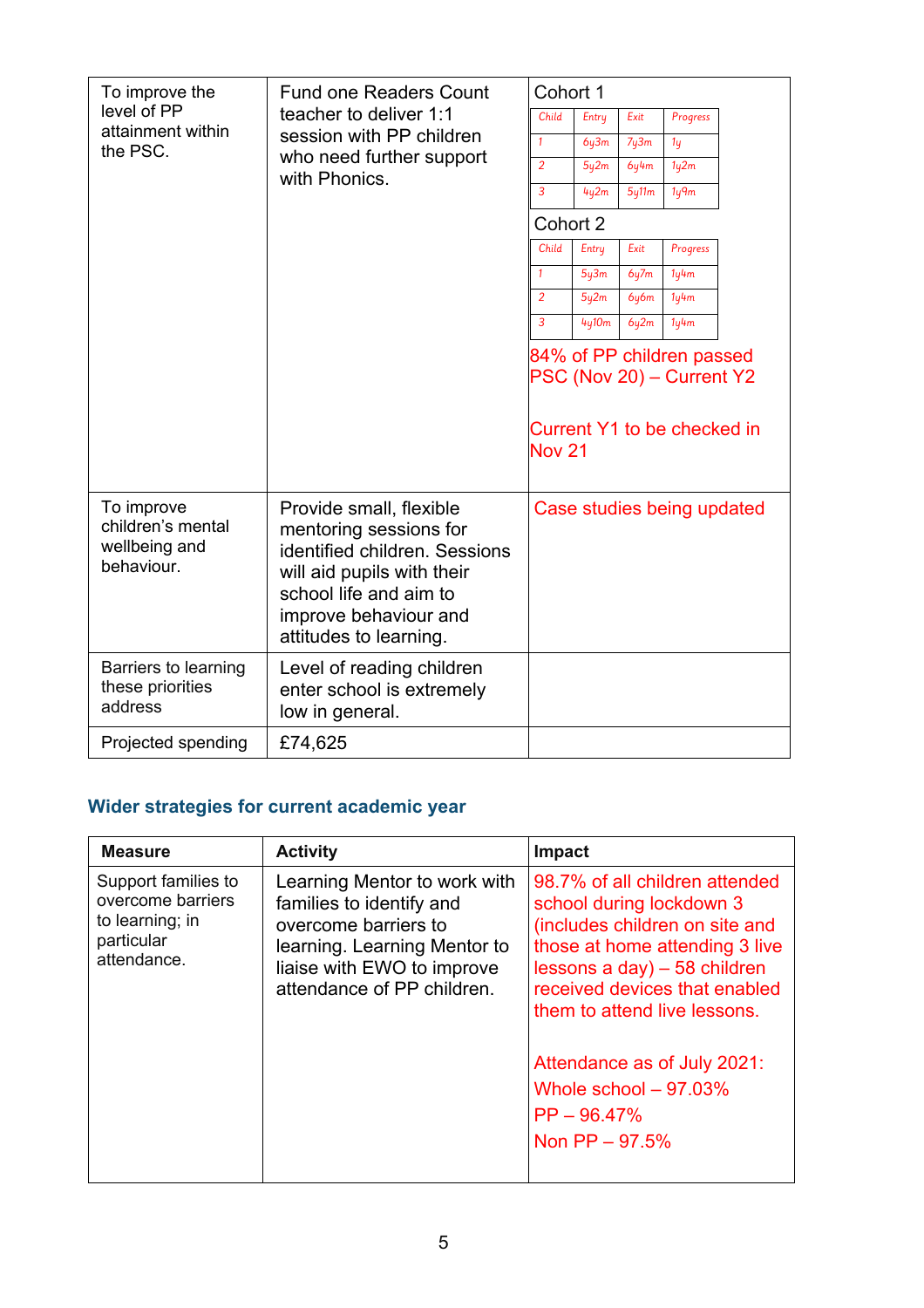| To provide<br>numerous<br>enrichment<br>activities for PP<br>children; Breakfast<br>Club, residentials,<br>educational visits. | School to provide funding for<br>PP children to attend<br>enrichment activities and<br>provide pupils with various<br>environments to learn and<br>develop new skills.  | Multisport after-school clubs -<br>46/93 (49%) are PP children<br>In Harmony after-school club -<br>17/46 (38%) are PP children<br>Y2 CHET 1-day visit<br>-31/33 PP children attended.                                                    |
|--------------------------------------------------------------------------------------------------------------------------------|-------------------------------------------------------------------------------------------------------------------------------------------------------------------------|-------------------------------------------------------------------------------------------------------------------------------------------------------------------------------------------------------------------------------------------|
| To provide<br>additional IT<br>resources.                                                                                      | Targeted children to receive<br>support with using devices at<br>home. Pupils will be able to<br>access online learning<br>platforms and attend any<br>online teaching. | 98.7% of children able to<br>access 3 live lessons during<br>remote learning phase.<br>Capacity increased for each<br>class enabled more children to<br>use online platforms to support<br>learning. (Years 2-6 have a<br>class set each) |
| Barriers to learning<br>these priorities<br>address                                                                            | Improving attendance of<br>most disadvantaged pupils.<br>Lack of IT resources and<br>internet at home.                                                                  |                                                                                                                                                                                                                                           |
| Projected spending                                                                                                             | £40,500                                                                                                                                                                 |                                                                                                                                                                                                                                           |

## **Catch-up Fund**

| <b>Measure</b>                                                              | <b>Activity</b>                                                                                                                 | Impact                                                                                                                                                                                                      |
|-----------------------------------------------------------------------------|---------------------------------------------------------------------------------------------------------------------------------|-------------------------------------------------------------------------------------------------------------------------------------------------------------------------------------------------------------|
| To provide tutoring<br>session for<br>identified pupils<br>through the NTP. | Targeted children to receive<br>1:1 or small group tuition<br>from a qualified tutor.                                           | Tutor has worked with 6<br>cohorts of children throughout<br>the Spring and Summer terms<br>$(49$ KS2 children $-27$ of which<br>are $PP - 55\%)$                                                           |
| To increase<br>capacity to deliver<br>online learning.                      | School will increase the<br>capacity to deliver online<br>learning to pupils through<br>purchasing additional ICT<br>equipment. | Capacity increased for each<br>class enabled more children to<br>use online platforms to support<br>learning.<br>Years 2-6 have access to their<br>own class set of Ipads to<br>consolidate learning (TTRS, |